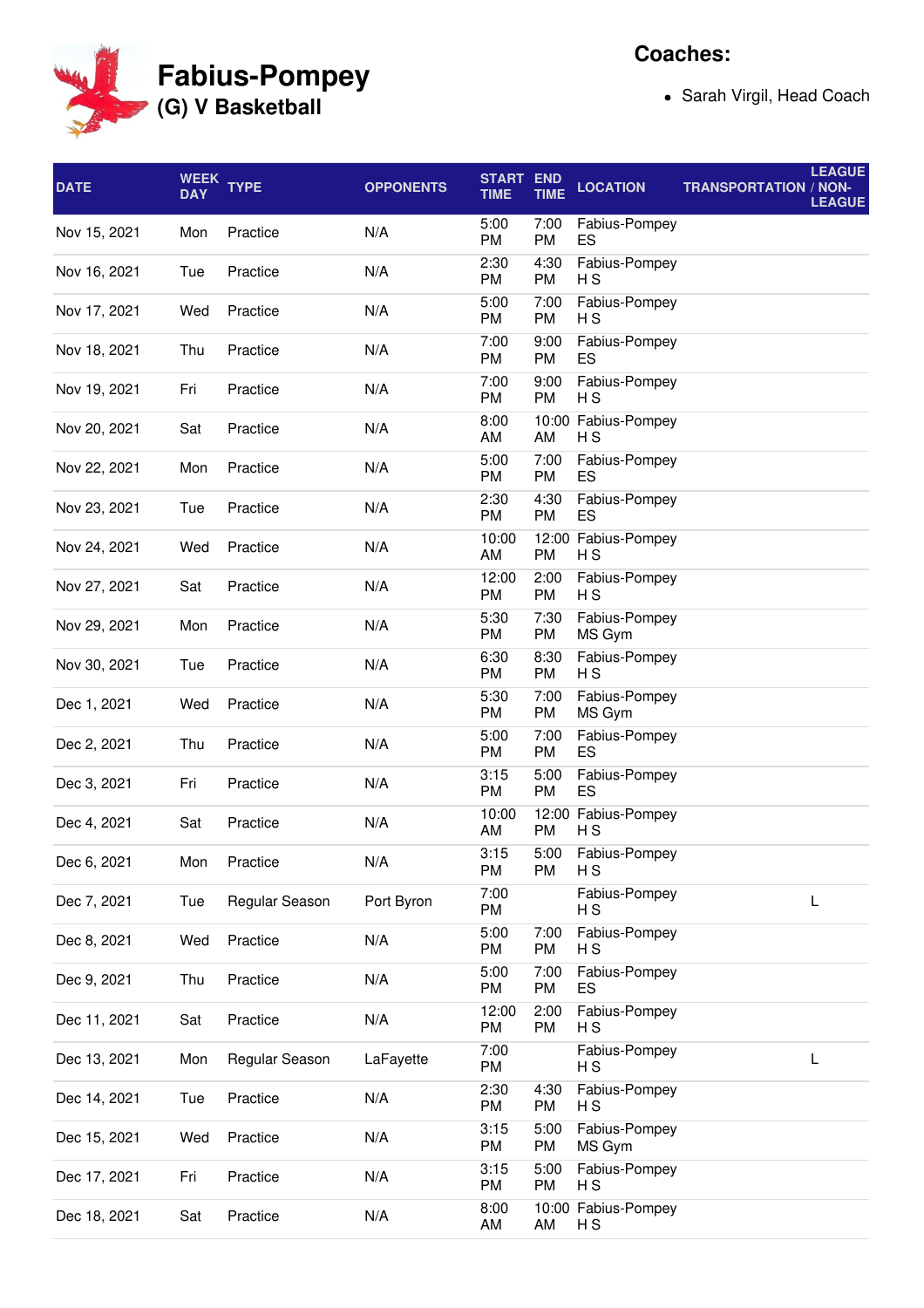| <b>DATE</b>  | <b>WEEK</b><br><b>DAY</b> | <b>TYPE</b>                      | <b>OPPONENTS</b>      | <b>START END</b><br><b>TIME</b> | <b>TIME</b>       | <b>LOCATION</b>      | <b>TRANSPORTATION / NON-</b> | <b>LEAGUE</b><br><b>LEAGUE</b> |
|--------------|---------------------------|----------------------------------|-----------------------|---------------------------------|-------------------|----------------------|------------------------------|--------------------------------|
| Dec 20, 2021 | Mon                       | Practice                         | N/A                   | 5:00<br>PM                      | 7:00<br><b>PM</b> | Fabius-Pompey<br>НS  |                              |                                |
| Dec 22, 2021 | Wed                       | Practice                         | N/A                   | 3:15<br>PM                      | 5:00<br><b>PM</b> | Fabius-Pompey<br>НS  |                              |                                |
| Dec 23, 2021 | Thu                       | Practice                         | N/A                   | 2:30<br>PM                      | 4:30<br><b>PM</b> | Fabius-Pompey<br>ES  |                              |                                |
| Dec 27, 2021 | Mon                       | Practice                         | N/A                   | 3:00<br>PM                      | 5:00<br><b>PM</b> | Fabius-Pompey<br>НS  |                              |                                |
| Dec 28, 2021 | Tue                       | Regular Season                   | <b>Otselic Valley</b> | 3:30<br>PM                      | 5:00<br><b>PM</b> | Fabius-Pompey<br>НS  |                              | NL                             |
| Dec 29, 2021 | Wed                       | Regular Season<br>(Championship) | Poland                | 3:30<br>PM                      | 5:00<br><b>PM</b> | Fabius-Pompey<br>НS  |                              | NL                             |
| Dec 30, 2021 | Thu                       | Practice                         | N/A                   | 3:00<br>PM                      | 5:00<br><b>PM</b> | Fabius-Pompey<br>H S |                              |                                |
| Jan 3, 2022  | Mon                       | Practice                         | N/A                   | 5:00<br>PM                      | 7:00<br><b>PM</b> | Fabius-Pompey<br>H S |                              |                                |
| Jan 4, 2022  | Tue                       | Practice                         | N/A                   | 4:30<br>PM                      | 6:30<br><b>PM</b> | Fabius-Pompey<br>ES  |                              |                                |
| Jan 5, 2022  | Wed                       | Practice                         | N/A                   | 5:00<br>PM                      | 7:00<br><b>PM</b> | Fabius-Pompey<br>ES  |                              |                                |
| Jan 7, 2022  | Fri                       | Practice                         | N/A                   | 3:15<br>PM                      | 5:00<br><b>PM</b> | Fabius-Pompey<br>НS  |                              |                                |
| Jan 10, 2022 | Mon                       | Practice                         | N/A                   | 5:00<br>PM                      | 7:00<br><b>PM</b> | Fabius-Pompey<br>НS  |                              |                                |
| Jan 11, 2022 | Tue                       | Practice                         | N/A                   | 2:30<br>PM                      | 4:30<br>PM        | Fabius-Pompey<br>нs  |                              |                                |
| Jan 12, 2022 | Wed                       | Practice                         | N/A                   | 3:15<br><b>PM</b>               | 5:00<br><b>PM</b> | Fabius-Pompey<br>ES  |                              |                                |
| Jan 13, 2022 | Thu                       | Regular Season                   | Pulaski               | 7:00<br><b>PM</b>               |                   | Fabius-Pompey<br>НS  |                              | L                              |
| Jan 14, 2022 | Fri                       | Practice                         | N/A                   | 3:15<br>PM                      | 5:00<br><b>PM</b> | Fabius-Pompey<br>H S |                              |                                |
| Jan 17, 2022 | Mon                       | Practice                         | N/A                   | 6:00<br>PM                      | 8:00<br><b>PM</b> | Fabius-Pompey<br>H S |                              |                                |
| Jan 19, 2022 | Wed                       | Practice                         | N/A                   | 3:15<br><b>PM</b>               | 5:00<br><b>PM</b> | Fabius-Pompey<br>НS  |                              |                                |
| Jan 20, 2022 | Thu                       | Regular Season                   | Onondaga<br>Central   | 7:00<br>PM                      |                   | Fabius-Pompey<br>НS  |                              | L                              |
| Jan 21, 2022 | Fri                       | Practice                         | N/A                   | 5:00<br>PM                      | 7:00<br><b>PM</b> | Fabius-Pompey<br>ES  |                              |                                |
| Jan 24, 2022 | Mon                       | Practice                         | N/A                   | 3:15<br>PM                      | 5:00<br><b>PM</b> | Fabius-Pompey<br>НS  |                              |                                |
| Jan 26, 2022 | Wed                       | Practice                         | N/A                   | 3:15<br>PM                      | 5:00<br><b>PM</b> | Fabius-Pompey<br>H S |                              |                                |
| Jan 27, 2022 | Thu                       | Regular Season                   | Tully                 | 7:00<br>PM                      |                   | Fabius-Pompey<br>НS  |                              | L                              |
| Jan 28, 2022 | Fri                       | Practice                         | N/A                   | 3:15<br>PM                      | 5:00<br><b>PM</b> | Fabius-Pompey<br>НS  |                              |                                |
| Jan 31, 2022 | Mon                       | Regular Season                   | Cincinnatus           | 6:00<br>PM                      | 8:00<br>PM        | Fabius-Pompey<br>H S |                              | <b>NL</b>                      |
| Feb 1, 2022  | Tue                       | Regular Season                   | Weedsport             | 7:00<br>PM                      |                   | Fabius-Pompey<br>НS  |                              | L                              |
| Feb 2, 2022  | Wed                       | Practice                         | N/A                   | 5:00<br>PM                      | 7:00<br><b>PM</b> | Fabius-Pompey<br>НS  |                              |                                |
| Feb 4, 2022  | Fri                       | Practice                         | N/A                   | 3:15<br>PM                      | 5:00<br>PM        | Fabius-Pompey<br>НS  |                              |                                |
| Feb 7, 2022  | Mon                       | Practice                         | N/A                   | 5:00<br>PM                      | 7:00<br>PM        | Fabius-Pompey<br>ES  |                              |                                |